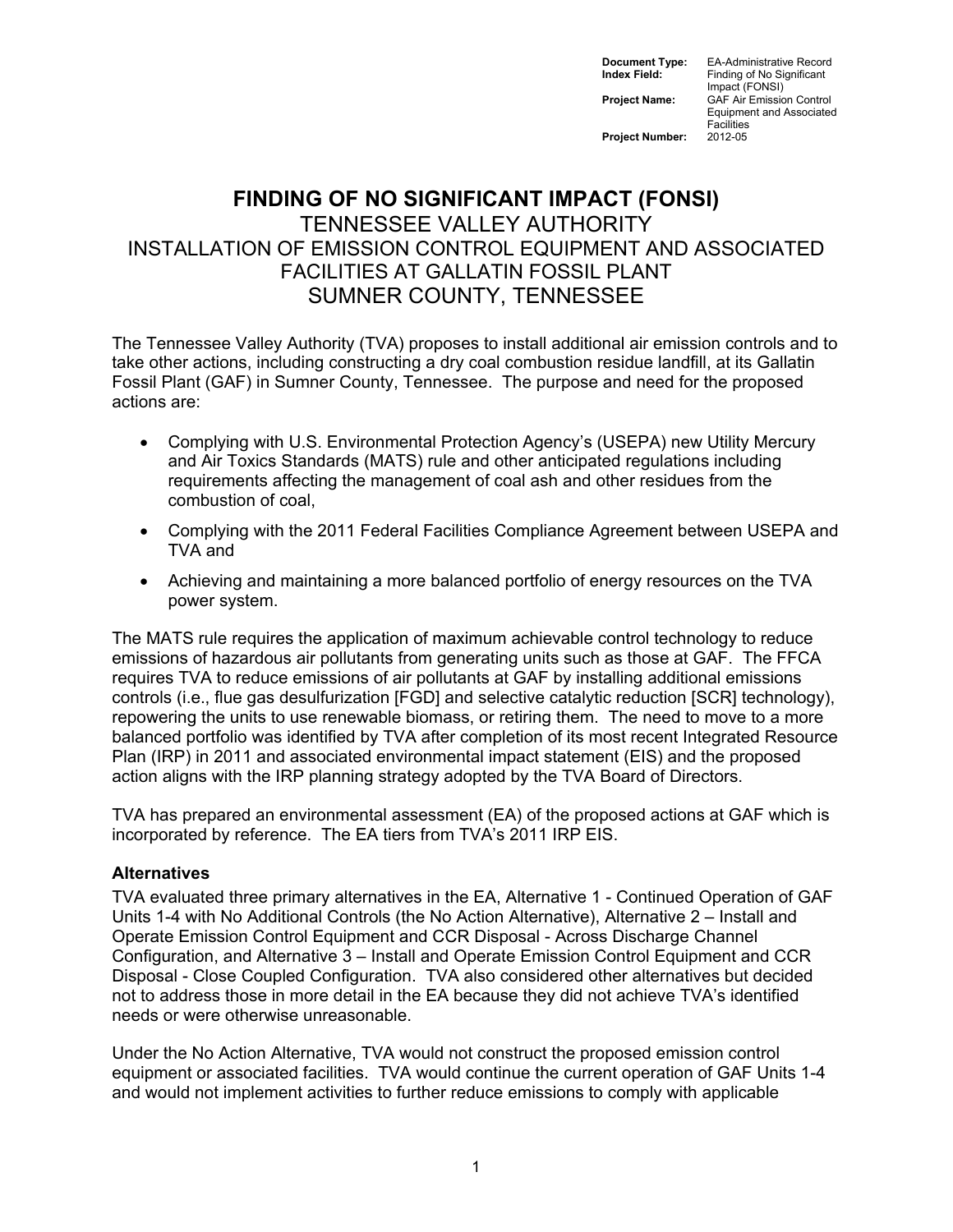environmental regulatory requirements including the MATS rule and the FFCA. This alternative would also be inconsistent with TVA's goals to provide cleaner, reliable, and affordable energy to its customers. Therefore, this alternative is not considered viable or reasonable. It does, however, provide the appropriate baseline for describing the anticipated environmental effects of the proposed action, as required by Council of Environmental Quality regulations for implementing the National Environmental Policy Act.

Under Alternative 2, TVA proposes to install and operate dry FGD systems, or scrubbers, for each of the four coal-fired units at GAF to reduce sulfur dioxide  $(SO<sub>2</sub>)$  and mercury emissions and pulse jet fabric filters (PJFF) or baghouses to control particulate matter emissions. An activated carbon injection (ACI) would also be installed and operated as needed for additional mercury control. To reduce nitrogen oxide (NOx) emissions, TVA would install and operate four SCR systems, one for each coal-fired unit. The SCRs would be constructed adjacent to the powerhouse. The FGD systems and an associated new stack would be constructed on the west side of the plant cooling water discharge channel and connected to the SCRs by ductwork crossing the channel. Additional facilities would include new dry coal combustion residue (CCR) landfills designed to accept dry fly ash and FGD byproduct; electrical transmission lines and switchyard modifications to provide power to the FGD systems; and new and upgraded haul roads.

The proposed site for the FGD systems is currently occupied by the Cumberland River Aquatic Center (CRAC), a hatchery originally built by TVA and currently operated by the Tennessee Wildlife Resources Agency (TWRA) for the propagation and rearing of freshwater mussels, including threatened and endangered species. If Alternative 2 is chosen, TVA has committed to providing TWRA with the long-term land rights to a new site for the CRAC facility on the east side of the discharge channel and to reconstructing the facility on that site. TVA is working with TWRA on the design of the new facility.

Alternative 3 is similar to Alternative 2 except that the FGD systems would be constructed adjacent to the west side of the GAF powerhouse. This alternative would require modifications to the powerhouse not required by Alternative 2 for the direct connection of the FGD systems to the SCR systems. It would also utilize the existing plant stacks and not require the construction of a new stack. The CRAC facility would not have to be relocated and would continue operations at its present location.

The need to which TVA is responding is complying with the MATS rule and the FFCA in the context of achieving a more balanced portfolio of energy resources on the TVA system. TVA's IRP and accompanying EIS assessed a range of strategies for meeting future demand for electricity from the TVA power system. This included consideration and analyses of different kinds of energy resources such as generation from nuclear, coal, and natural gas fuels, repowering with renewable biomass, renewable resources (solar and wind), and energy efficiency. TVA also considered in the IRP and associated EIS retiring various amounts of TVA's coal-fired generation. TVA determined that strategies using more balanced portfolios performed better over time and handled uncertainties better. None of the other kinds of energy resources were found to provide the area-specific power needs as economically, and with a comparable level of reliability, as would the proposed action.

TVA's preferred alternative is Alternative 2, Across Discharge Channel Configuration Action Alternative. Relative to Alternative 3, Alternative 2 was determined require a shorter construction outage, present fewer construction risks, and have a lower overall cost.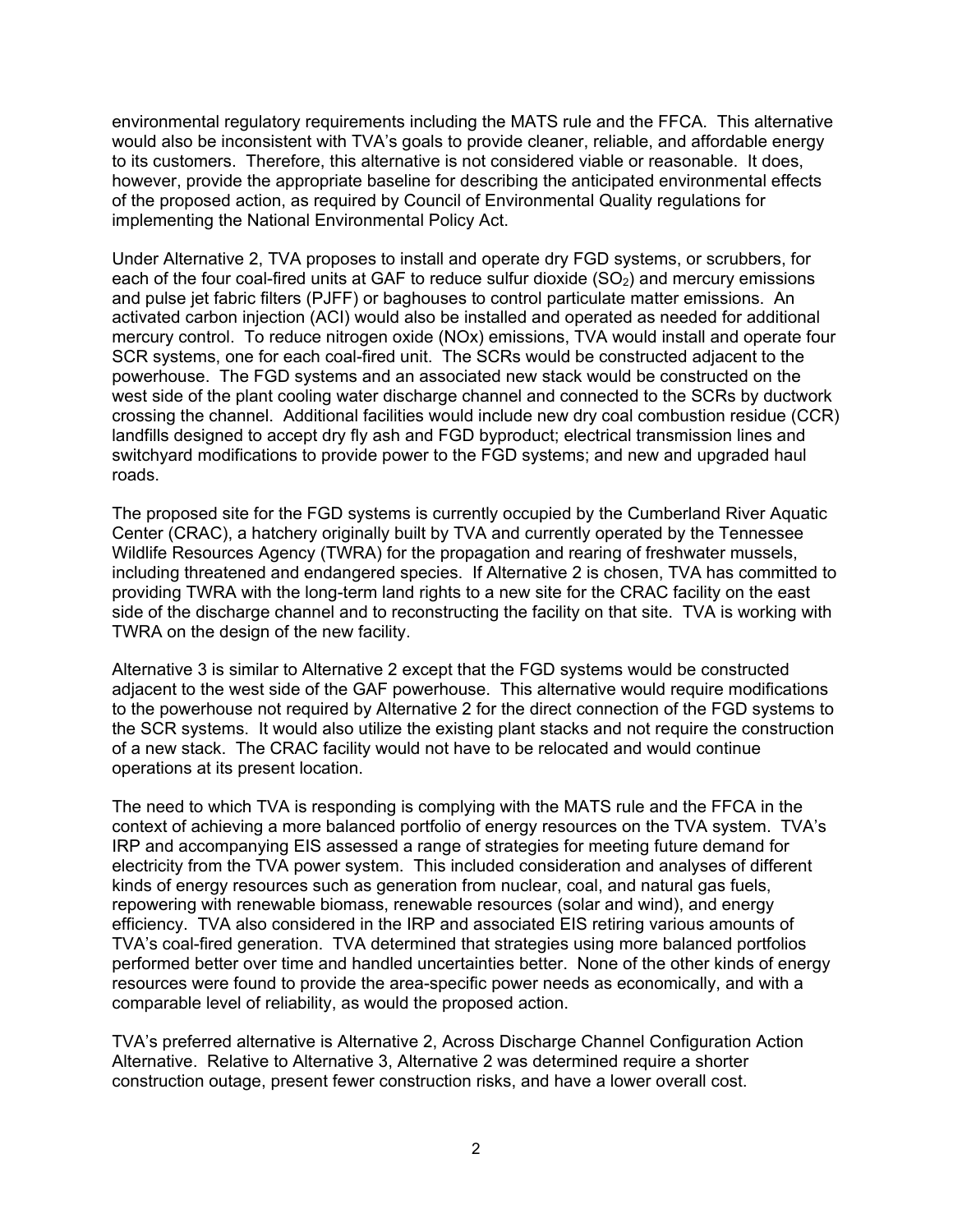### **Impacts Assessment**

Based on the analyses in the EA, TVA concludes that the implementation of Alternative 2 would not affect prime farmland or wild and scenic rivers. Other than support structures for the ductwork bridge crossing the discharge channel, there would be no effects on floodplains. The ductwork is considered to be a repetitive action in the 100-year floodplain and the proposed action is consistent with Executive Order 11988 on floodplain management.

The proposed action would reduce emissions of  $SO<sub>2</sub>$  by up to 96 percent, emissions of NOx by 90 percent, and emissions of mercury by at least 86 percent. Emissions of hazardous air pollutants in the form of acid gases would also be greatly reduced. These emission reductions would help improve local and regional air quality. Emissions of greenhouse gases from coal combustion could be slightly reduced because the proposed action can accommodate a coal blend that includes lower carbon Illinois Basin coal.

Alternative 2 would reduce the volume of water withdrawn from and discharged to the adjacent Cumberland River by replacing the current wet fly ash handling system with a dry handling system. Leachate from the proposed dry landfills, including any potential ammonia slip on the ash, would be routed to the ash pond where it would be treated with other process waters and discharged to the Cumberland River through existing Outfall 001. This discharge would be carefully monitored and the treatment system adjusted as necessary to avoid adverse impacts to sensitive aquatic species. The quantity of metals entering the ash pond would be reduced due to the conversion to the dry ash handling and discharges to the Cumberland River would meet applicable water quality standards. Impacts to surface waters would be insignificant.

The landfills would provide sufficient on-site capacity for at least 20 years of continued plant operation and be designed to meet applicable regulatory standards. TVA conducted detailed geological investigations at the proposed North Rail Loop (NRL) landfill site and will conduct similar investigations at the proposed South Rail Loop landfill site prior to its construction, which is proposed as the NRL site nears capacity. Although karst topography occurs in the area, the NRL investigations did not reveal any karst activity or structural anomalies that would lessen the suitability of the site for landfill construction and operation. The landfill would be constructed and operated in compliance with applicable regulatory requirements. No adverse impacts to groundwater are anticipated.

The proposed action would result in the filling of 2.24 acres of wetlands. The various project components have been designed to minimize wetland impacts, and TVA has determined that there is no practicable alternative to the wetland impacts. TVA would mitigate the wetland impacts by the purchase of mitigation credits or the creation/restoration/enhancement of approximately five acres of wetlands. The resulting impacts to wetlands would be insignificant and the proposed action conforms with Executive Order 11990 on wetlands.

Alternative 2 would result in the clearing and development of about 220 acres, much of which is second growth mixed forest. The affected vegetation communities and wildlife populations are relatively common in the area and the impacts to them would be insignificant. The Indiana bat, listed as endangered under the Endangered Species Act, was detected in the proposed landfill area, which contains trees marginally suitable for its use as summer roosting habitat. The endangered pink mucket pearly mussel has been reported downstream in the Cumberland River and TWRA rears this and other endangered species in the CRAC facility. In accordance with USFWS guidelines, TVA would remove the potential bat roost trees between October 15 and March 31. TVA has determined that the proposed action would not adversely affect the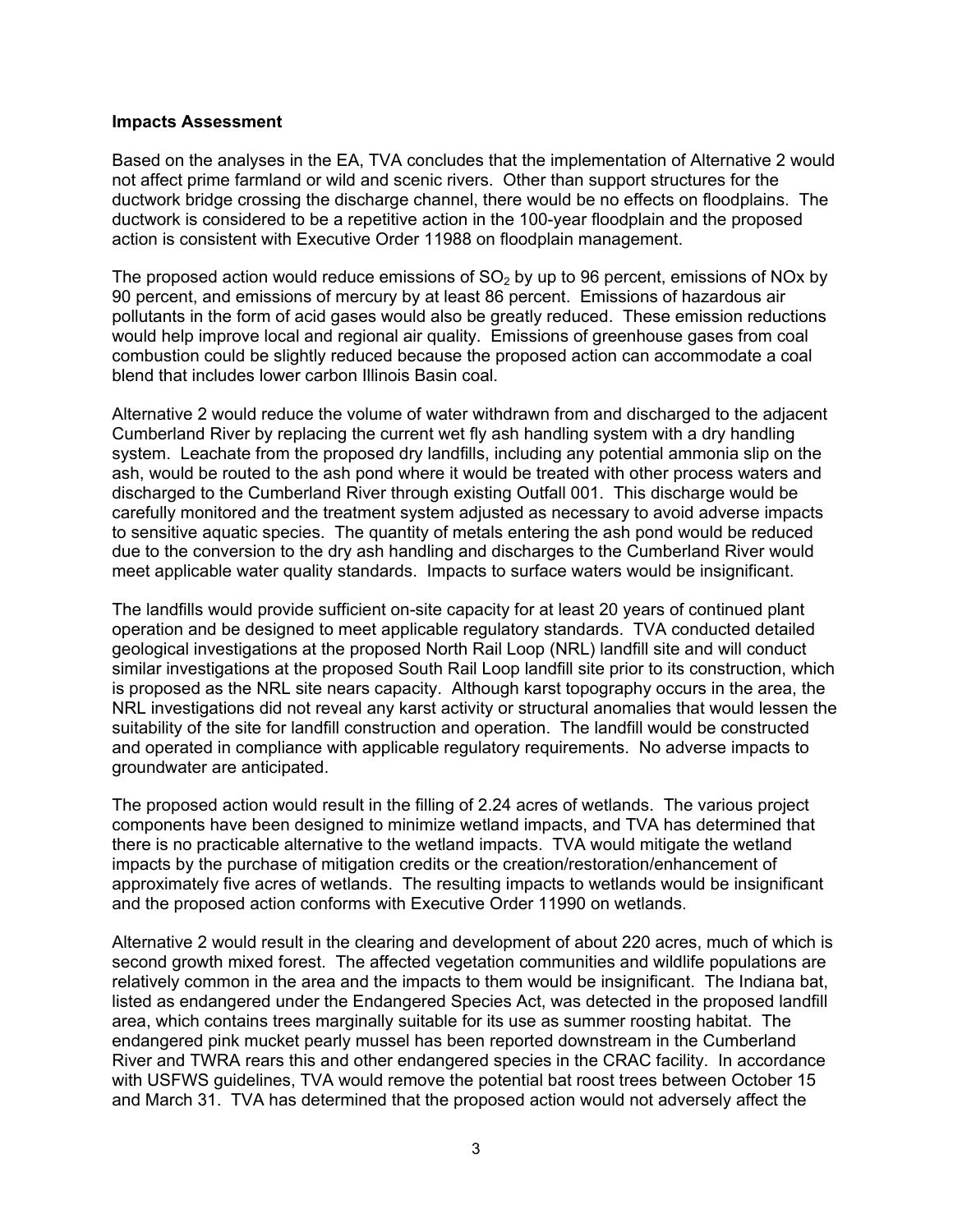Indiana bat and would not affect any other threatened or endangered species. The USFWS concurred with this determination in a letter dated March 4, 2013.

Parts of the proposed action are located within the Gallatin Steam Plant Wildlife Management Area, operated by TWRA and used for public hunting and wildlife viewing. The development of the landfill would displace these activities. The resulting impacts to recreational use of the area would not be significant as other areas offering similar public recreational opportunities are available in the surrounding area.

The construction and operation of the FGD systems, SCR systems, and associated components would not affect historic properties. The two landfill areas were sited to avoid directly impacting nearby historic properties. TVA would minimize the impacts to these properties through measures outlined in a Programmatic Agreement with the Tennessee State Historic Preservation Officer. With implementation of the terms in this agreement, impacts to historic properties would not be adverse.

Much of the project area is currently used for industrial purposes and the impacts of the proposed action on land use would be insignificant. The proposed action would alter the appearance of the area through the construction of the FGD and SCR systems, the new stack under Alternative 2, the transmission lines, and the landfill, in which the stacks would eventually reach an elevation of 135 feet above the current ground level. Given the current industrial nature of the site, including two existing tall stacks, impacts to visual resources would be insignificant. Noise generated by construction and operation of the various project components would slightly increase noise levels at nearby off-site residential areas by about 4 dB. This change in noise level is barely perceptible to the human ear. Noise levels at these receptors would not exceed applicable guidelines and noise impacts would not be significant.

The proposed action would noticeably increase traffic in the local area during the construction period. TVA would implement measures to mitigate potential traffic impacts, as required, through coordination with the state and local highway departments.

### **Public and Intergovernmental Review**

A draft of the EA was released for public review and comment on October 17, 2012. At the request of a number of individuals and entities, TVA extended the original 30 day comment period by an additional two weeks to November 30, 2012. Subsequently, TVA agreed to accept late comments from several environmental advocacy groups until December 18; providing these groups a comment period totaling 61 days. TVA received 1,199 comment submissions, which included letters, form letters, emails, and submissions through the project website. TVA has considered all of the substantive comments it received on the draft EA and has responded to them in the final EA as appropriate. TVA consulted with the Tennessee SHPO under Section 106 of the National Historic Preservation Act concerning impacts to historic properties, and the Tennessee SHPO concurred that the proposed action would have no adverse impact on such resources. Appropriate recognized Native American tribes were consulted concerning the proposed undertaking. TVA received no objection from any of the tribes. In addition, TVA consulted with the USFWS under Section 7 of the Endangered Species Act and USFWS concurred with TVA's determinations of no effect and not likely to adversely affect in a letter dated March 4, 2013.